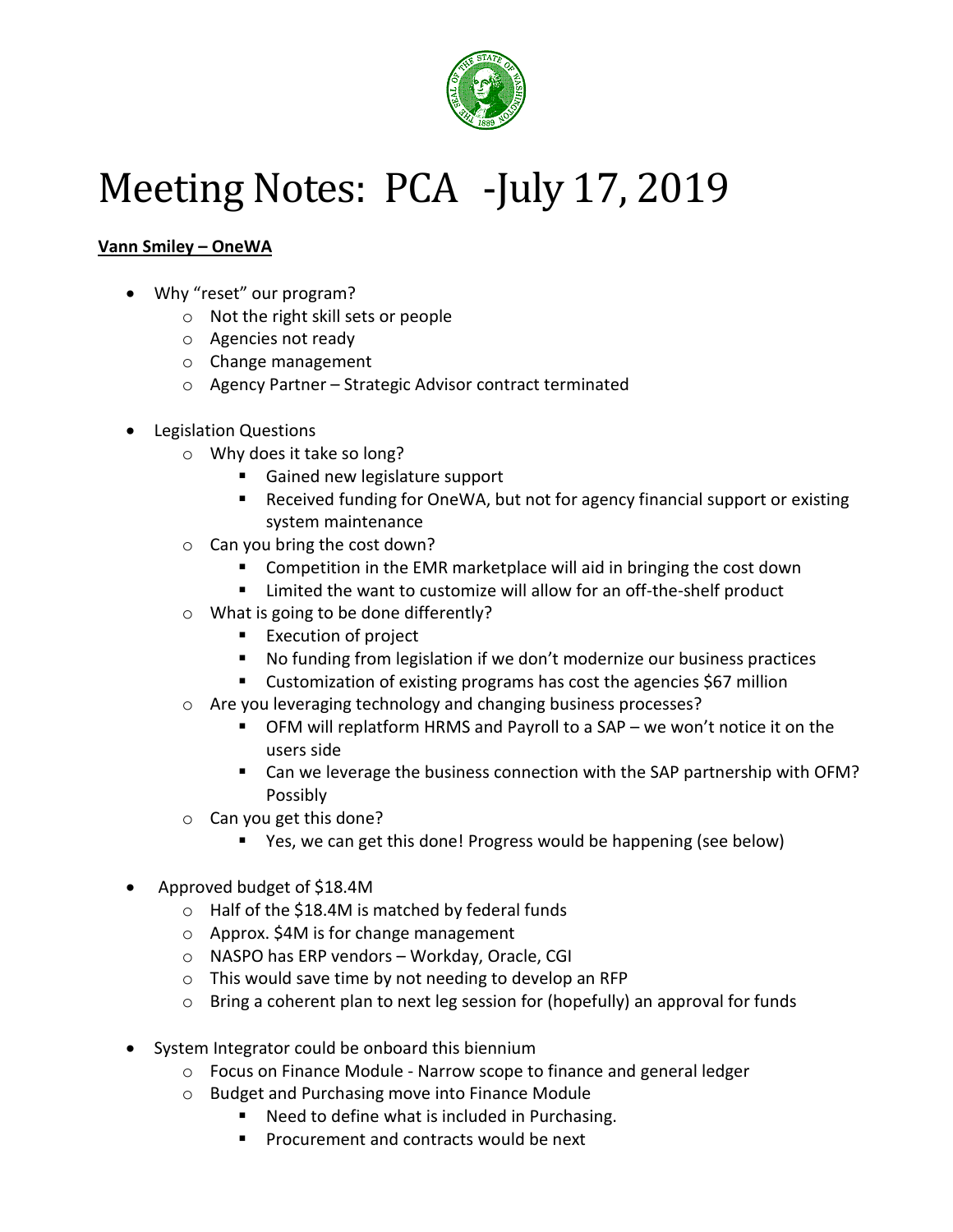- Procurement would include the full procurement cycle inventory, assets, etc.
- Pilot Agencies "Proof of Concept"
	- o Finance onboard
	- o IT shop ready
	- o Agency leadership committed
- Partnered with several other agencies for best practices to have success by making the right decisions for WA ST
	- o Improve communications from OneWa and business owners
	- o Improve synchronization across OFM
		- OFM replatform could aid in OneWA decision
		- Focus on 80% of agency needs, not the 20% of unique needs
- Development of an "EO" and Supplemental DP
	- o Currently, no mandate
	- o Had conversation with Governor for support
- How is OneWa doing this?
	- o In house goals is to complete a solutions process
		- Business owners will participate; OneWa will facilitate
	- o Late August a vendor is going to coach us through the same process to validate our process and solution(s)
		- **Demonstrate money spent**
		- **Provide solutions**
	- o Goal is to get a commitment of funding from Legislation
- What does this mean to me as a business owner?
	- $\circ$  (Keith) Need to do a dive into procurement versus a high level as seen in previous demos
	- $\circ$  (Jamie) Need to review the individual systems which have NASPO contracts
	- $\circ$  (ED) Change Management wasn't in place during requirements finding; this limits our perspective on evaluating systems
		- (Jamie) This is where DES needs to identify the 80% when reviewing the demo; bring in the stakeholders for input
		- (Vann) Audience needs to focus on what the ERP does; use requirements as reference, not focus; Change management to adopt the technology that meets legal obligations

OneWA is willing to come to agencies for discussions – Reach out!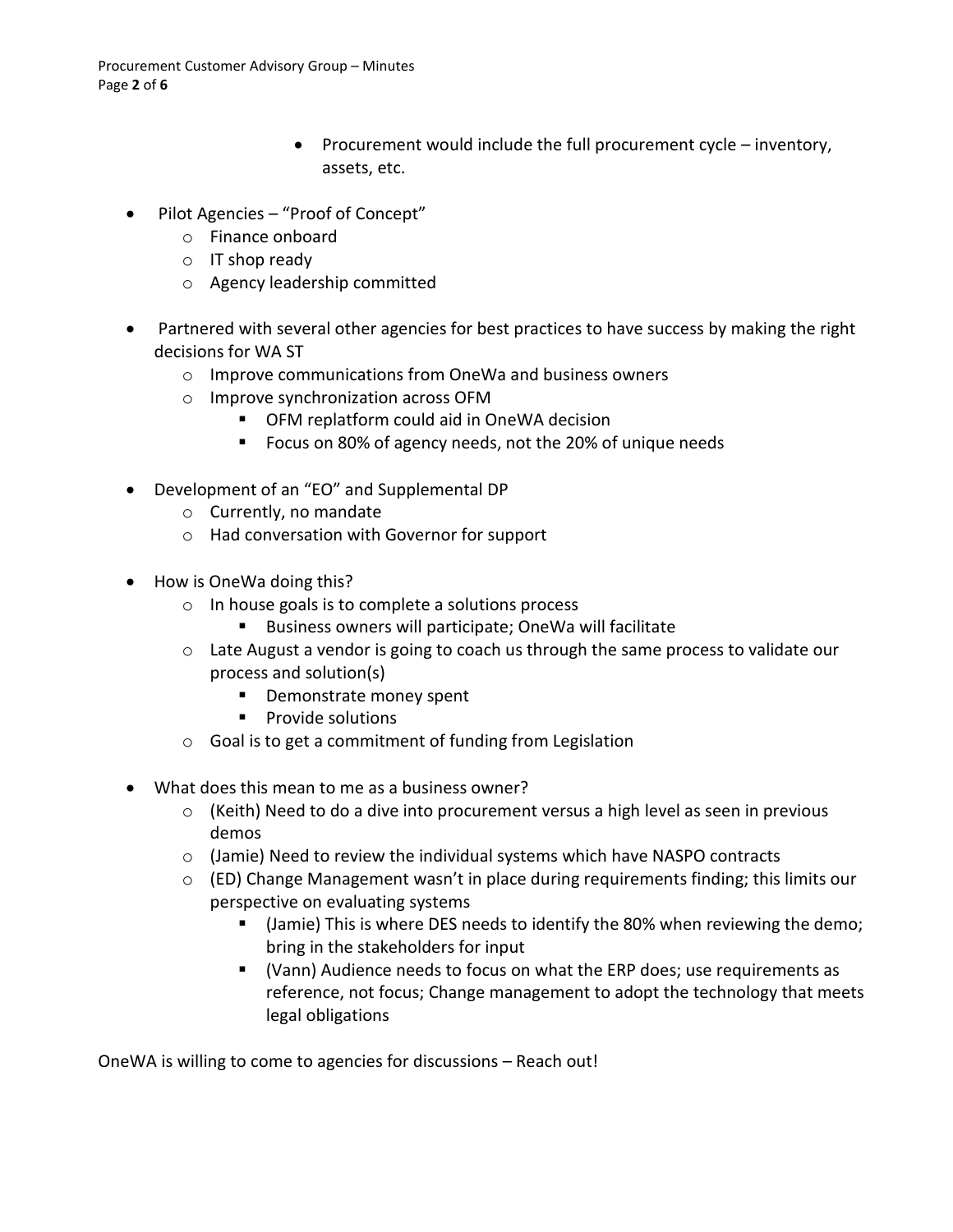Procurement Customer Advisory Group – Minutes Page **3** of **6**

#### **Rebecca Linnville - Contract Reporting Proviso**

#### **Due October 31, 2019**

The contract reporting proviso includes contracts that may just have IT as a piece of it.

Required reporting information (items in red DES is seeking clarification)

- **Agency name**
- Contract number
- Vendor name
- Contract term start and end dates
- Contract dollar amount in total
- Contract dollar amount by state fiscal year (prorate for life of contract or spend by fiscal year)
- **Type of service delivered (see the options 1-3 below)**

#### Options:

- 1. **Add Statewide Vendor Number to the Contract Reporting Template and Map to Industry NAICS Codes**
	- a. A vendor may have more than one NAICS code
	- b. Add a field for SWV to UBI to crosswalk to NAICS code
		- i. Sub-object codes would help identify non-IT companies conducting work based on IT contracts

#### 2. **Require Agencies to Submit a Separate Report and Identify IT Towers**

- a. Would have to identify towers: Applications, Data Center, Security, Storage, Computers, etc.
- b. Cons:
	- i. data could be inconsistent year to year, person/person
	- ii. large lift for agencies

### 3. **Require Agencies to Submit a Separate Report and Identify the IT Service Type**

- a. Cons:
	- i. data could be inconsistent year to year, person/person
	- ii. large lift for agencies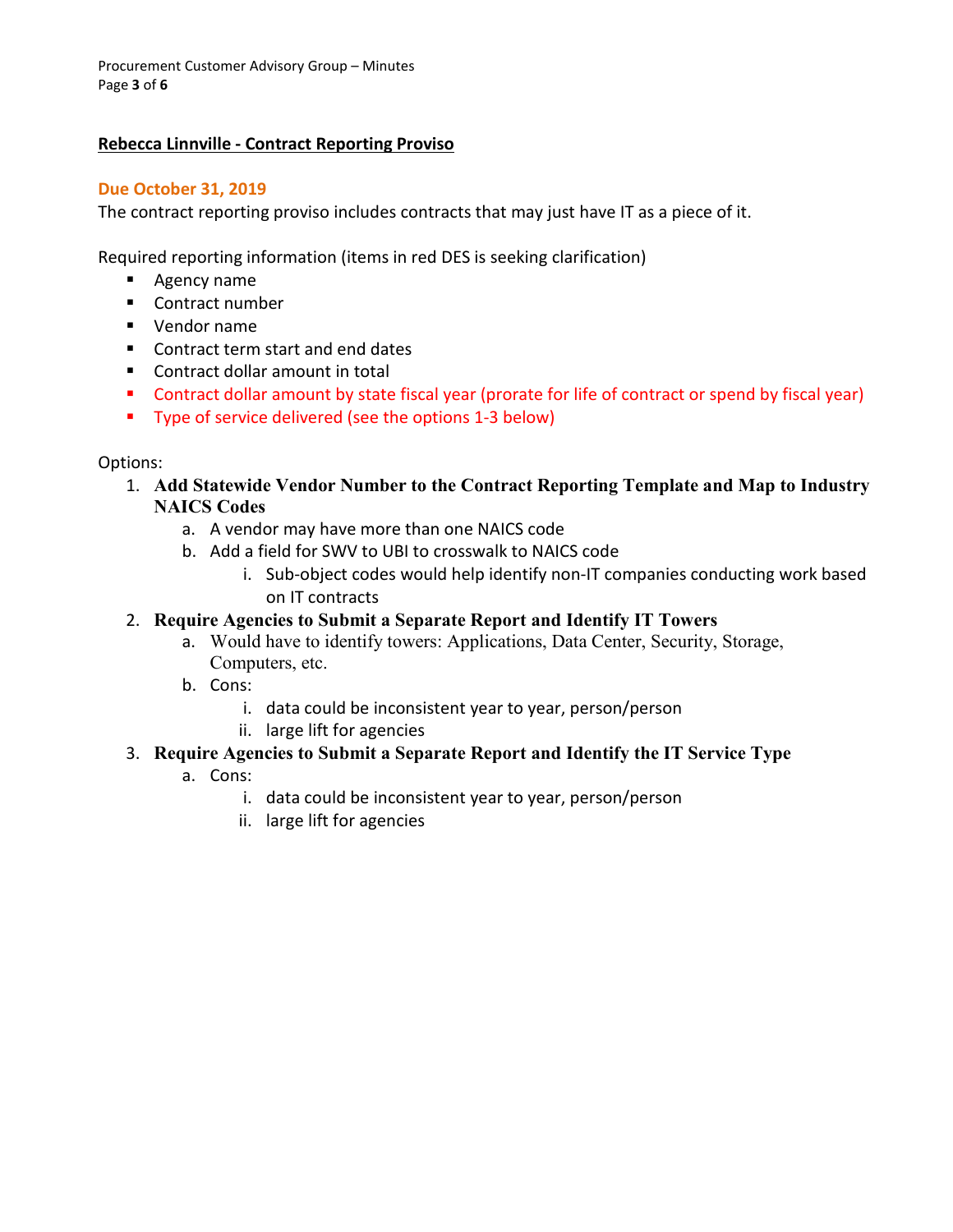Procurement Customer Advisory Group – Minutes Page **4** of **6**

#### **Rex Brown – Disparity Study**

Has transitioned over to OMWBE now the study is complete and ready for implementation.

Starting in 2015, the study was conducted to include the largest spend agencies and several partners.

Meetings: June  $19<sup>th</sup>$  – Civil Rights Collation meeting; study shared with public July  $30<sup>th</sup>$  – Civil Rights Collation at University of Phoenix July 31<sup>st</sup> - Agency presentation in August at Veteran Affairs.

Partner with Veteran Affairs since it is difficult to get a sampling from this group.

P-Card analysis currently in progress to review

■ Required to have a 1% sampling

Building a system, similar to the Federal government, to capture information.

Why can't the governor impose mandatory goals on all state agencies?

 He doesn't have the ability. He does have in the works to develop a community of practice. This will provide a uniform case for the program.

How long will it take to put work in place?

- We don't know how well we are doing in the state.
	- o If agencies are meeting goals, continue business as usual.
	- o If agencies cannot meet goals, there will be mandates imposed.
	- o Another option would be an agency review if meeting some of the goals.

What is the timeline?

- Still reviewing study. It is like an onion. Peeling back the complex information.
- **The state of the demographic data is not being tracked currently; individual efforts did help**
- Action teams developing
- **Model policy team will be developing policies and reviewing currently policies.**
- $\blacksquare$  Learn what the public is saying
	- o Not interested in what we are doing
	- o Want to know our capacity
	- o Agencies do have restrictions due to I-200 for the next 21 years
		- I-200 exempts client services; Client services gives you an idea of what the numbers would look like if I-200 were not in place.

Data Collection

- Need to collect the right stuff
- B2G Now has integrated data;
	- o Cons: clunky, need robust user group
	- o Looking at other vendors to provide the business requirements we need
	- $\circ$  OMWBE has purchased B2G Now to collect the data to assist in certifications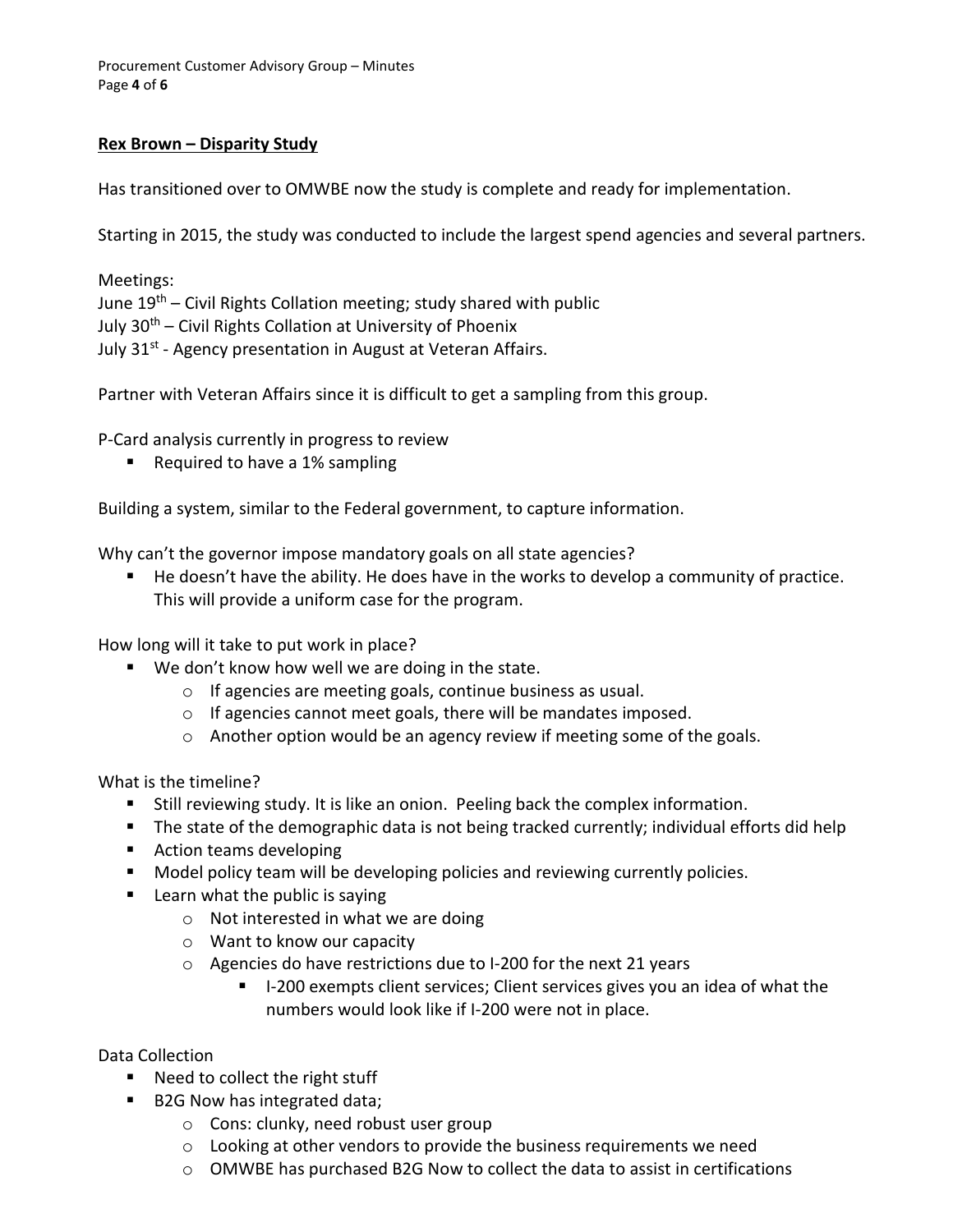Procurement Customer Advisory Group – Minutes Page **5** of **6**

Talk more about agency preparation

- **Future targeted outreach framework**
- Looking at this holistically as a state to make changes that communities can see

Clarify I-1000 and will it directly affect measures

 There are two groups – legal and bureaucrats. This is a legal question - AG. Bureaucrats are waiting to see if it goes into effect at the end of the month or if it goes for vote on November 6<sup>th</sup> unless AG approvals.

#### **Farrell Presnell and Sundae Delgado – Policy/Training Update**

Next workshop is October 21<sup>st</sup> (not finalized)

Public hearing will be part of the workshop concerning environmental policies

Developing a Process Routine:

- **Present concept**
- **Share feedback**
- **Present package (training and policy)**
- **Launch training and policy**

Policy Updates:

- $18-03$ 
	- o Launched policy and training on July 1
- Contract Management
	- o October 2019 to present package
- **Environmental** 
	- o October 2019 to present package
- **Direct Buy** 
	- o DES meeting with stakeholders to collect more information in August

Training:

- Active training due dates:
	- o PCB due July 1, 2019
	- $\circ$  CM due July 31, 2019
	- o 18-03 due January 1, 2020
	- o Submit exception request to Chris Liu from the agency head
		- Agencies pulling responsibilities if training not complete by due date
- Don't know where to find the latest communications
	- o Click the purple box at the bottom of the DES home page
	- o Click (in the header) latest training updates
	- $\circ$  It will take you to the training page where all the communications are listed.
- **Required training** 
	- $\circ$  Contract & procurement professionals (all of us in the room or on the phone)
	- o Contract monitors and managers (pre-award and post award)
	- o Small Purchases (for P-Card users)